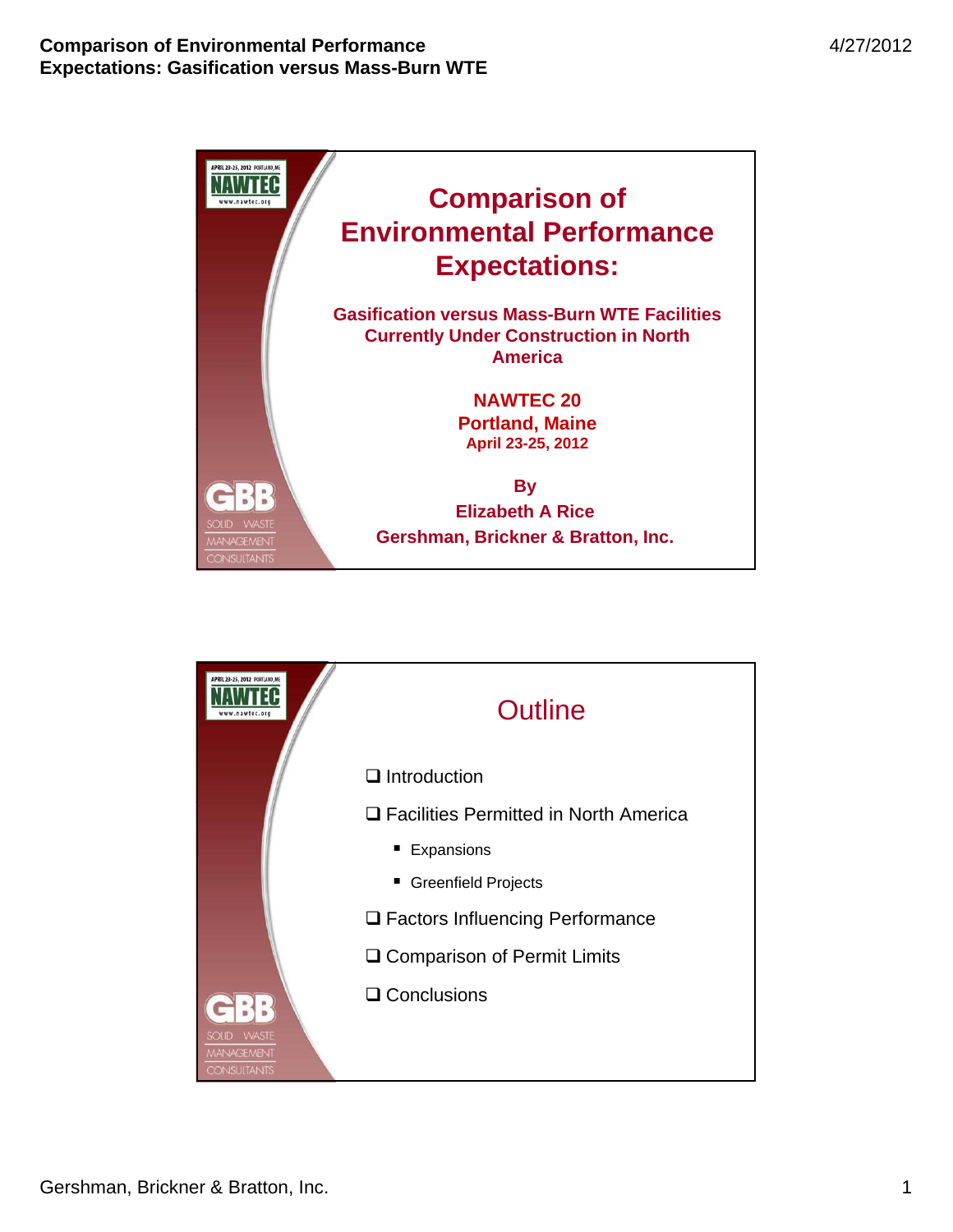

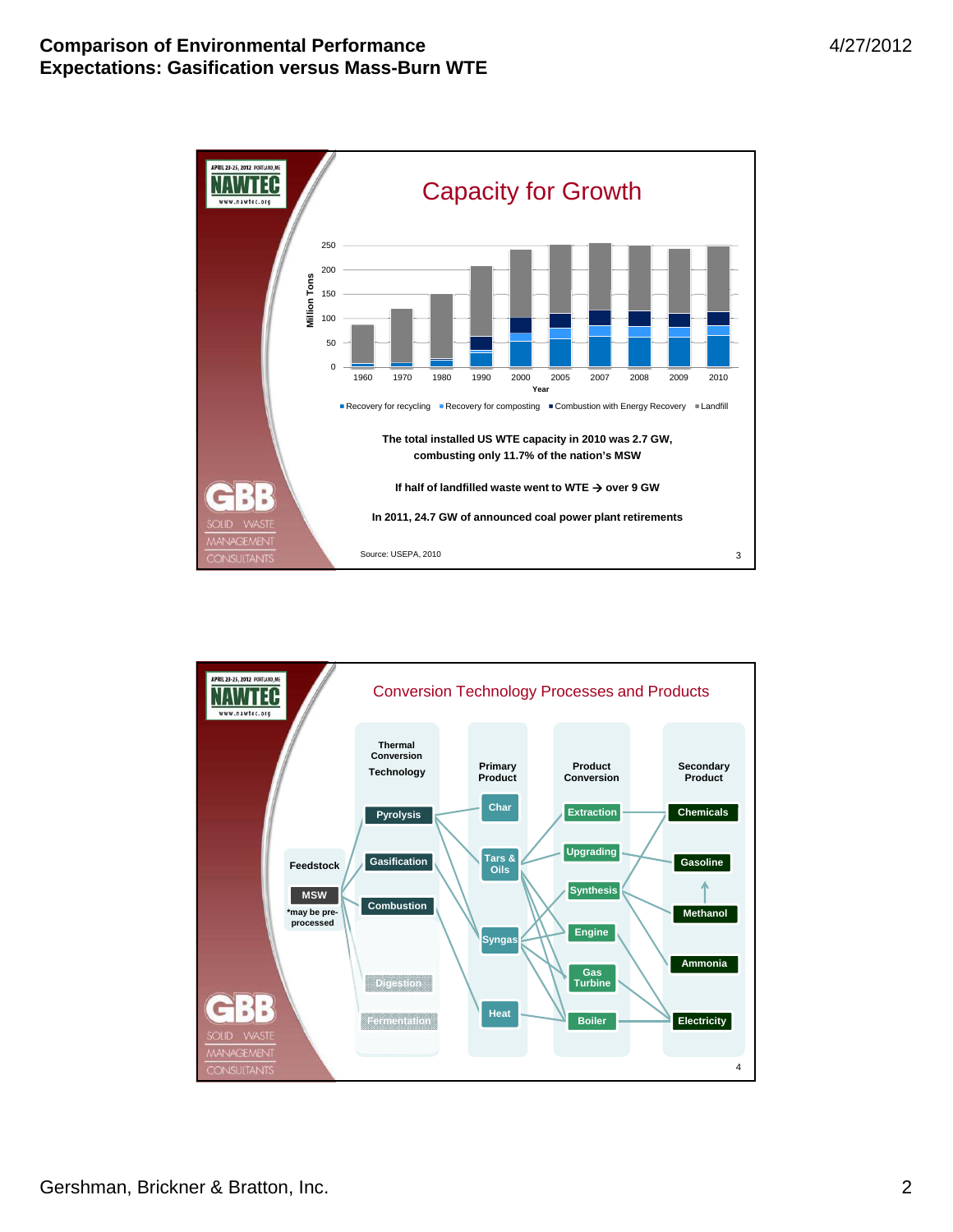

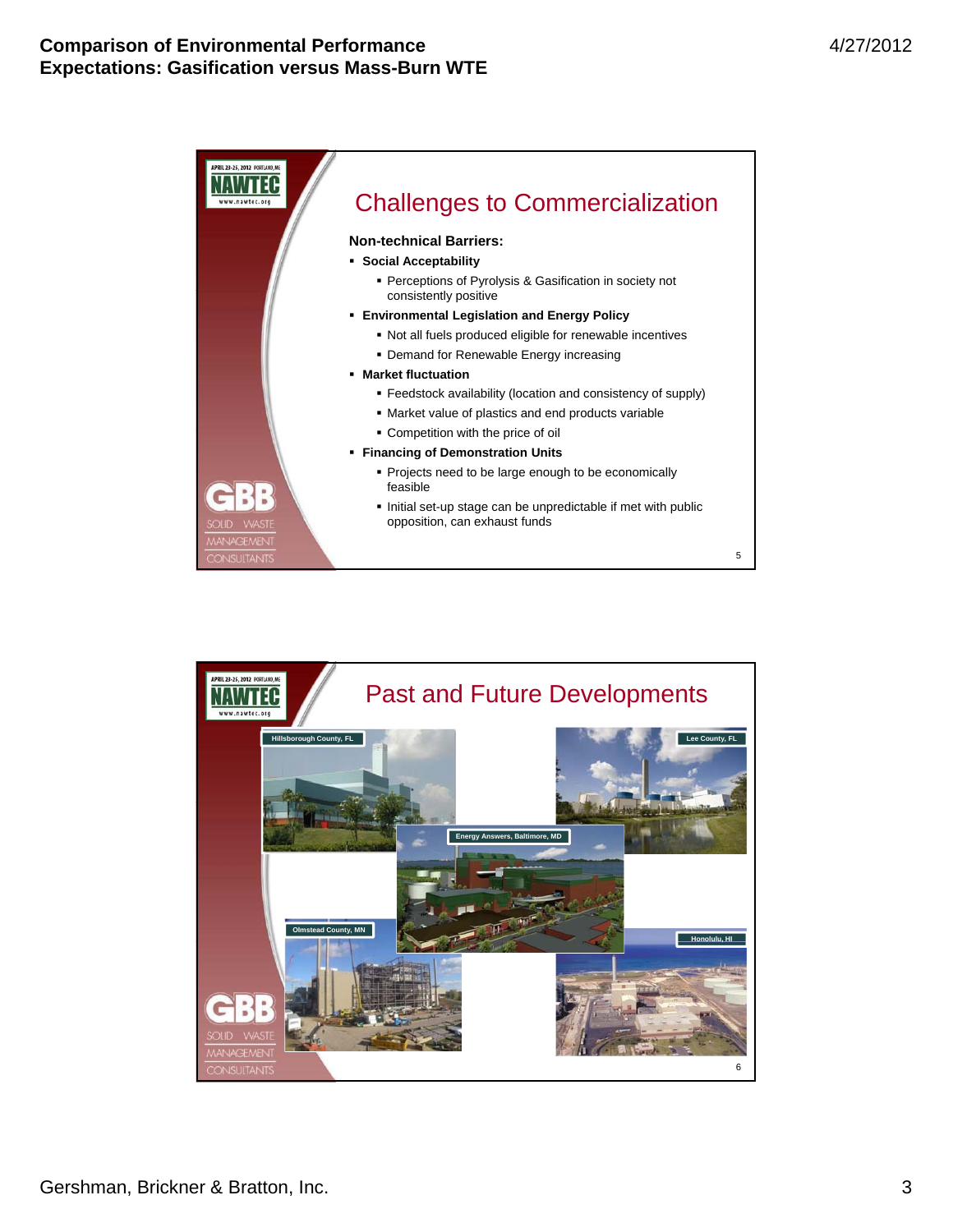

| APRIL 23-25, 2012 PORTLAND, ME<br>nawtec.org |                  | <b>Gasification Facilities</b>                                                                                                                                                                                                                                                                                                                                              |                                                                                                                                                         |   |  |
|----------------------------------------------|------------------|-----------------------------------------------------------------------------------------------------------------------------------------------------------------------------------------------------------------------------------------------------------------------------------------------------------------------------------------------------------------------------|---------------------------------------------------------------------------------------------------------------------------------------------------------|---|--|
|                                              | <b>Developer</b> | <b>Process</b>                                                                                                                                                                                                                                                                                                                                                              | <b>APC</b>                                                                                                                                              |   |  |
|                                              | <b>INEOS</b>     | Feedstock shredded and dried, combined<br>with oxygen in gasifiers. Syngas introduced<br>into a fermentation system and converted to<br>ethanol using bacterial metabolic activity. Off-<br>gases combusted in a boiler, with heat<br>recovery steam generator for power<br>generation                                                                                      | Vent Gas Boiler.<br><b>Activated Carbon and Lime</b><br>Injection,<br>Scrubbing of Vent Gas,<br><b>Desulfurization Unit.</b><br>Dry Gas Cleaning System |   |  |
| <b>WASTE</b><br>SOLID                        | Geoplasma        | Feedstock processed, and gasified in vertical<br>cylindrical vessel heated with plasma torches.<br>Syngas combusted in a multi-stage thermal<br>oxidizer. Heat recovery steam generator for<br>power generation                                                                                                                                                             | SCR.<br>Activated Carbon Injection,<br>FGD.<br>ESP.<br>Baghouse                                                                                         |   |  |
|                                              | Enerkem          | Feedstock delivered processed, gasified in<br>bubbling fluidized bed reactor in the presence<br>of added water and steam. Syngas treated<br>with cyclones and cooled, then scrubbed.<br>Syngas heated and treated before being<br>converted into methanol and/or chemical<br>feedstocks through catalytic synthesis<br>reactors, then esterification for ethanol<br>pathway | Two-stage Wet Scrubber,<br>Low NOx Burner,<br>Two Cyclones in Series,<br>Baghouse                                                                       |   |  |
| <b>MANAGEMENT</b><br><b>CONSULTANTS</b>      |                  |                                                                                                                                                                                                                                                                                                                                                                             |                                                                                                                                                         | 8 |  |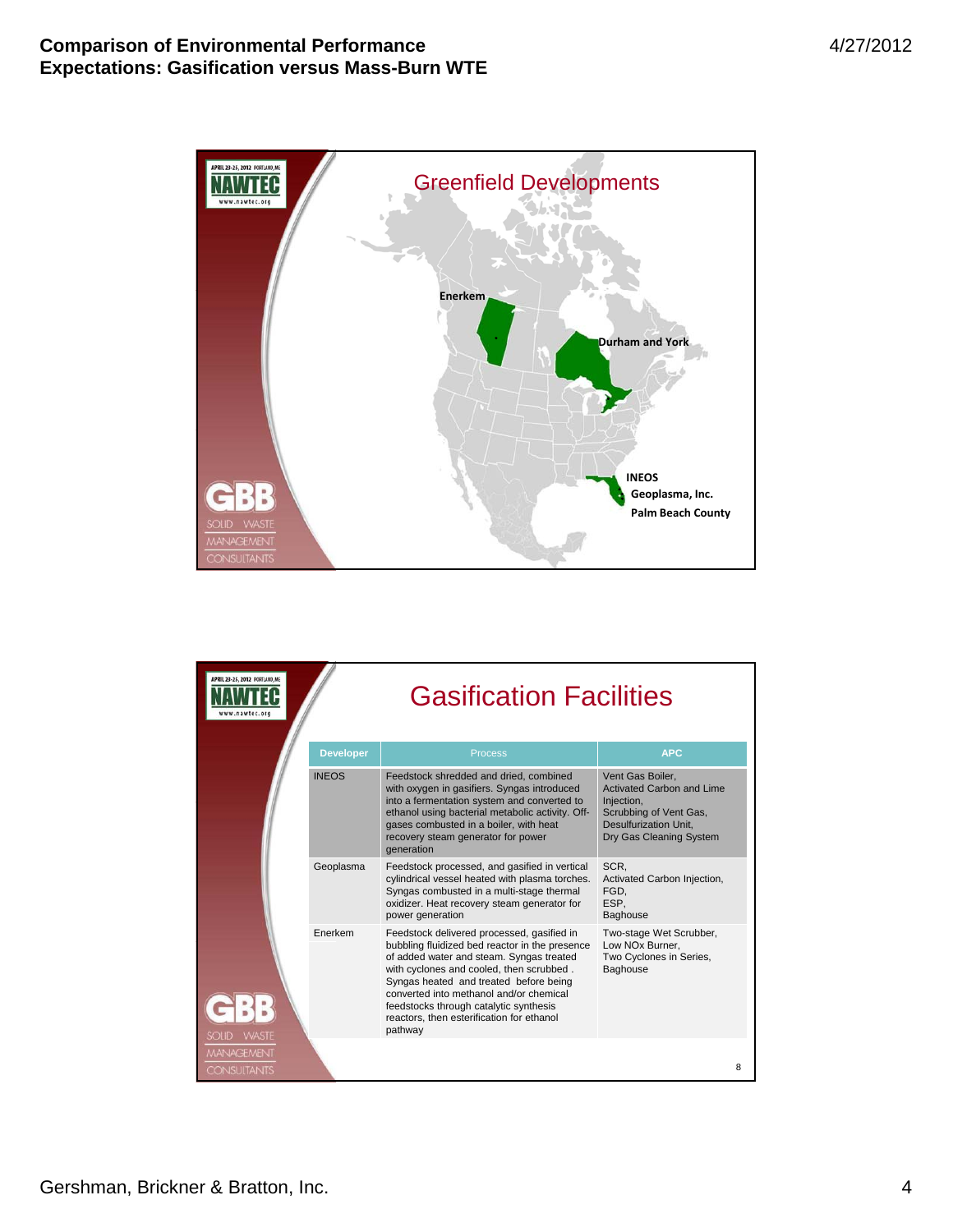

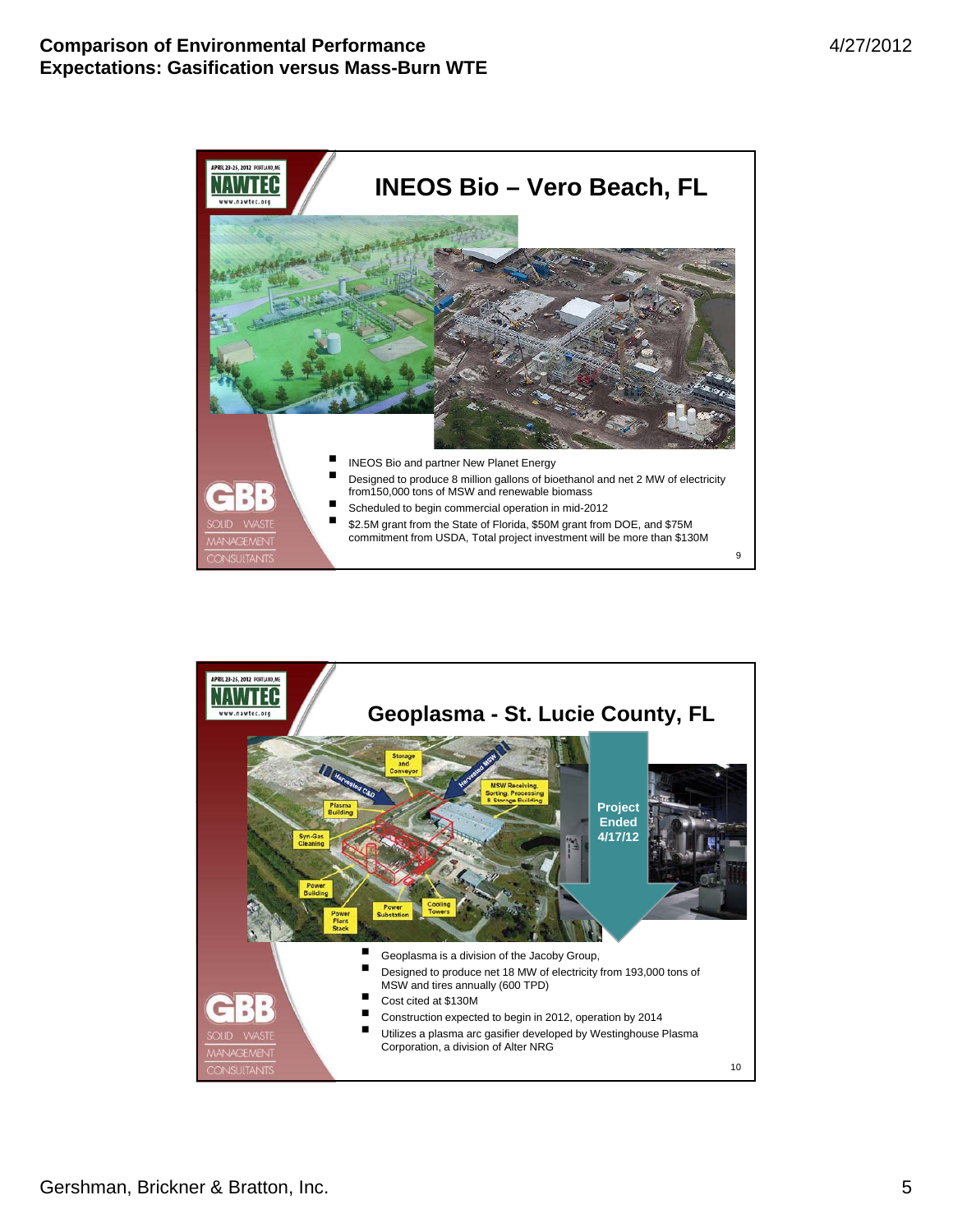

| APRIL 23-25, 2012 PORTLAND, ME                                          |                  | <b>Mass Burn Facilities</b>                                                                                                                   |                                                                                                                                        |    |  |  |
|-------------------------------------------------------------------------|------------------|-----------------------------------------------------------------------------------------------------------------------------------------------|----------------------------------------------------------------------------------------------------------------------------------------|----|--|--|
|                                                                         | <b>Developer</b> | <b>Process</b>                                                                                                                                | <b>APC</b>                                                                                                                             |    |  |  |
|                                                                         | Durham/York      | Mass Burn Municipal Waste<br>Combustor, with Stoker Grate Steam<br>Boilers, equipped with Covanta's Very<br><b>Low NOx Combustion Process</b> | SNCR,<br>ESP.<br>Activated Carbon Injection,<br>Ammonia Injection,<br>Dry Recirculation Lime<br>Injection Scrubber,<br><b>Baghouse</b> |    |  |  |
|                                                                         | <b>SWAPBC</b>    | Mass Burn Municipal Waste<br>Combustor with reuse of cooling tower<br>water from the existing facility                                        | SCR.<br>ESP.<br>Activated Carbon Injection,<br>Spray Dryer Absorber with<br>Lime Injection,<br><b>Baghouse</b>                         |    |  |  |
| <b>WASTE</b><br><b>SOLID</b><br><b>MANAGEMENT</b><br><b>CONSULTANTS</b> |                  |                                                                                                                                               |                                                                                                                                        | 12 |  |  |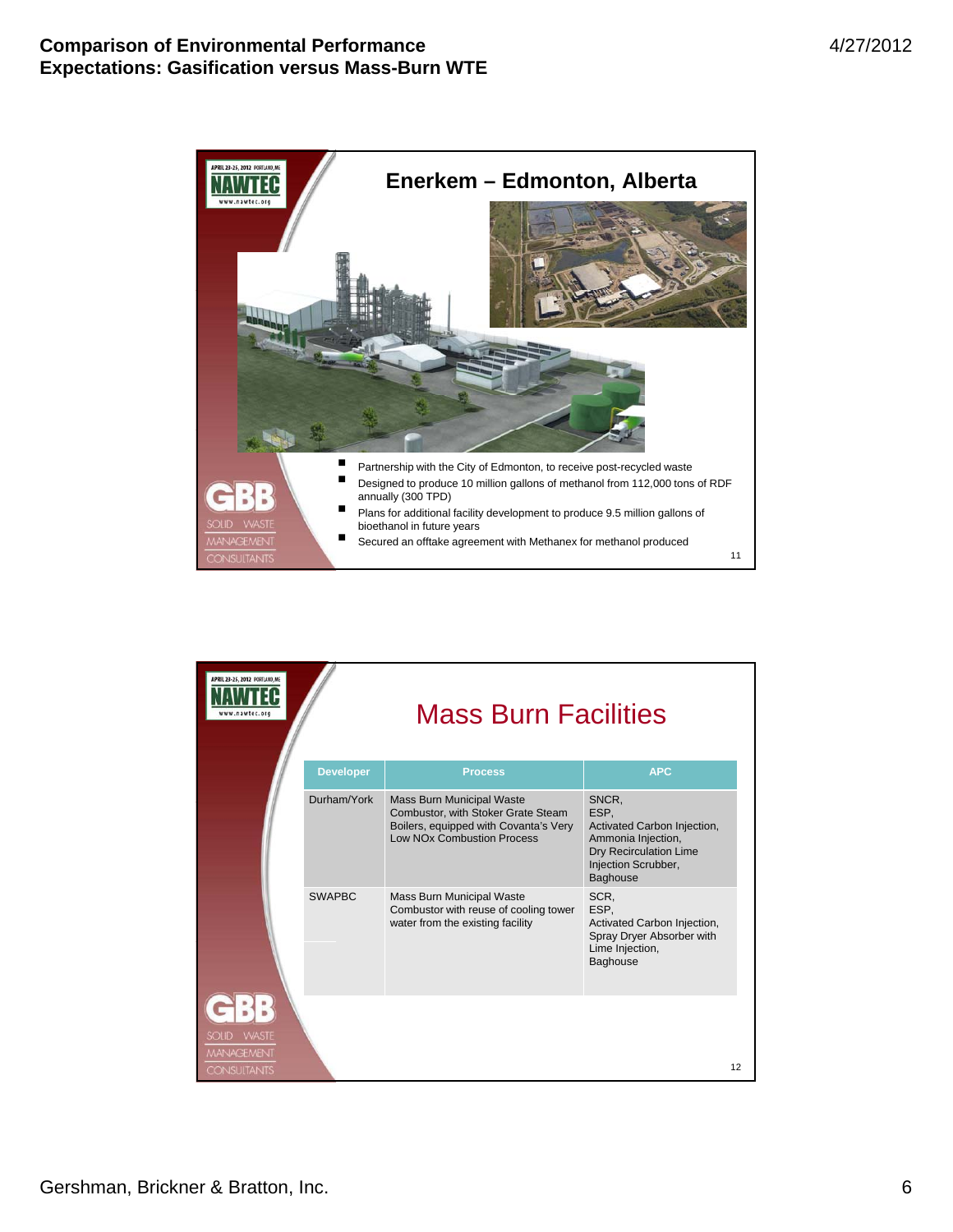

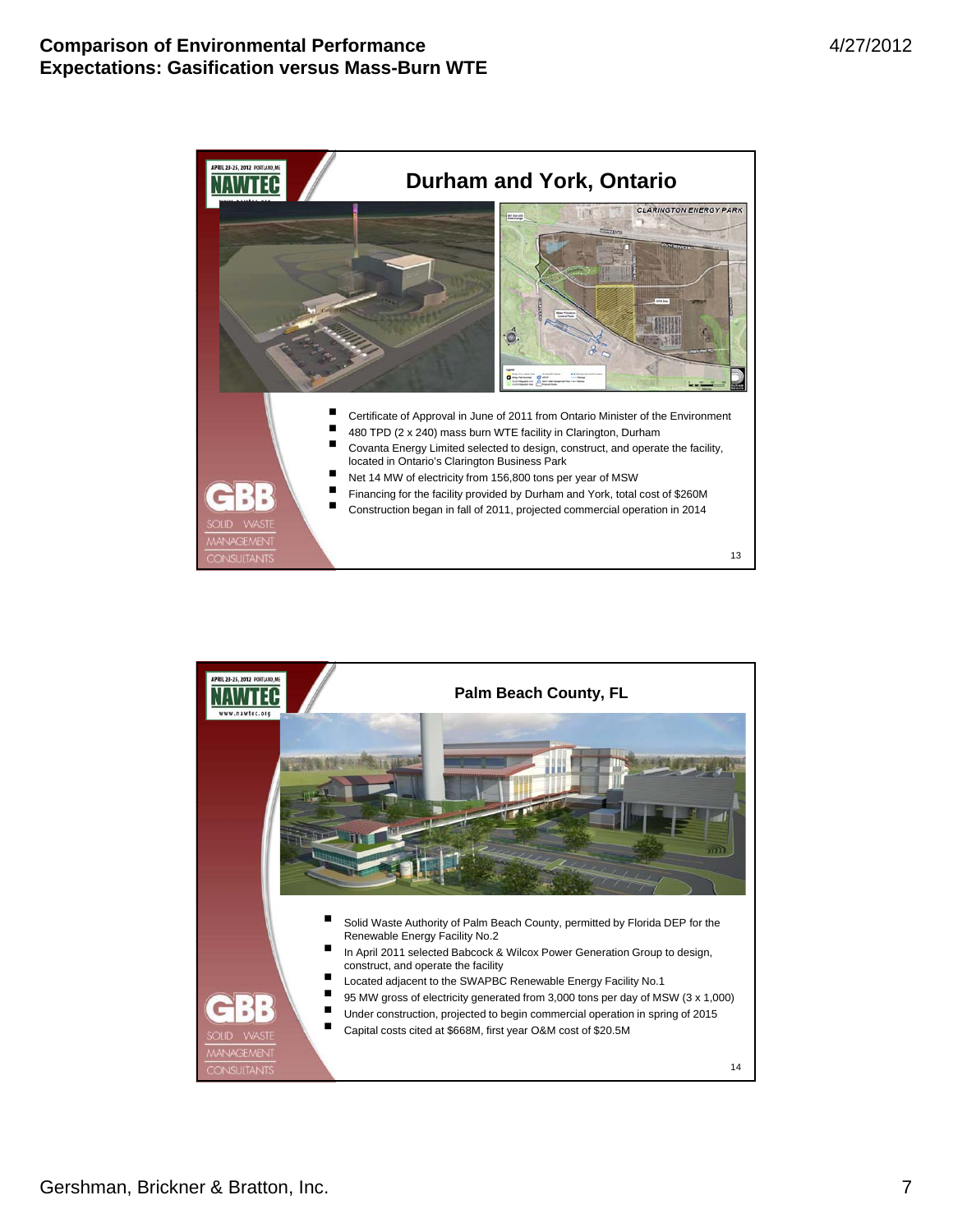

| APRIL 23-25, 2012 PORTLAND, ME<br>ww.nawtec.org<br>These facilities show wide variation of combination of these<br>four differentiating factors: |                           |                        |                                        |                                      |                           |                        |
|--------------------------------------------------------------------------------------------------------------------------------------------------|---------------------------|------------------------|----------------------------------------|--------------------------------------|---------------------------|------------------------|
|                                                                                                                                                  | <b>Developer</b>          | Geoplasma              | <b>Ineos Bio</b>                       | <b>Enerkem</b>                       | Palm Beach                | Durham/<br>York        |
|                                                                                                                                                  | <b>Technology</b>         | Plasma<br>Gasification | Gasification.<br>Fermentation          | Gasification.<br>Catalytic Synthesis | <b>Mass Burn</b><br>(B&W) | Mass Burn<br>(Covanta) |
|                                                                                                                                                  | Feedstock                 | <b>RDF</b>             | RDF (biomass)                          | <b>RDF</b>                           | <b>MSW</b>                | <b>MSW</b>             |
|                                                                                                                                                  | <b>TPD</b><br>Feedstock   | 600                    | 300                                    | 300                                  | 3000                      | 480                    |
|                                                                                                                                                  | <b>Product</b><br>Outputs | Net 18 MW              | $7.9 M$ gal/yr<br>ethanol,<br>Net 2 MW | $9.5 M$ gal/yr<br>ethanol            | Gross 95<br><b>MW</b>     | Net 14<br>MW, steam    |
| SOLID WASTE<br><b>MANAGEMENT</b><br><b>CONSULTANTS</b>                                                                                           |                           |                        |                                        |                                      |                           | 16                     |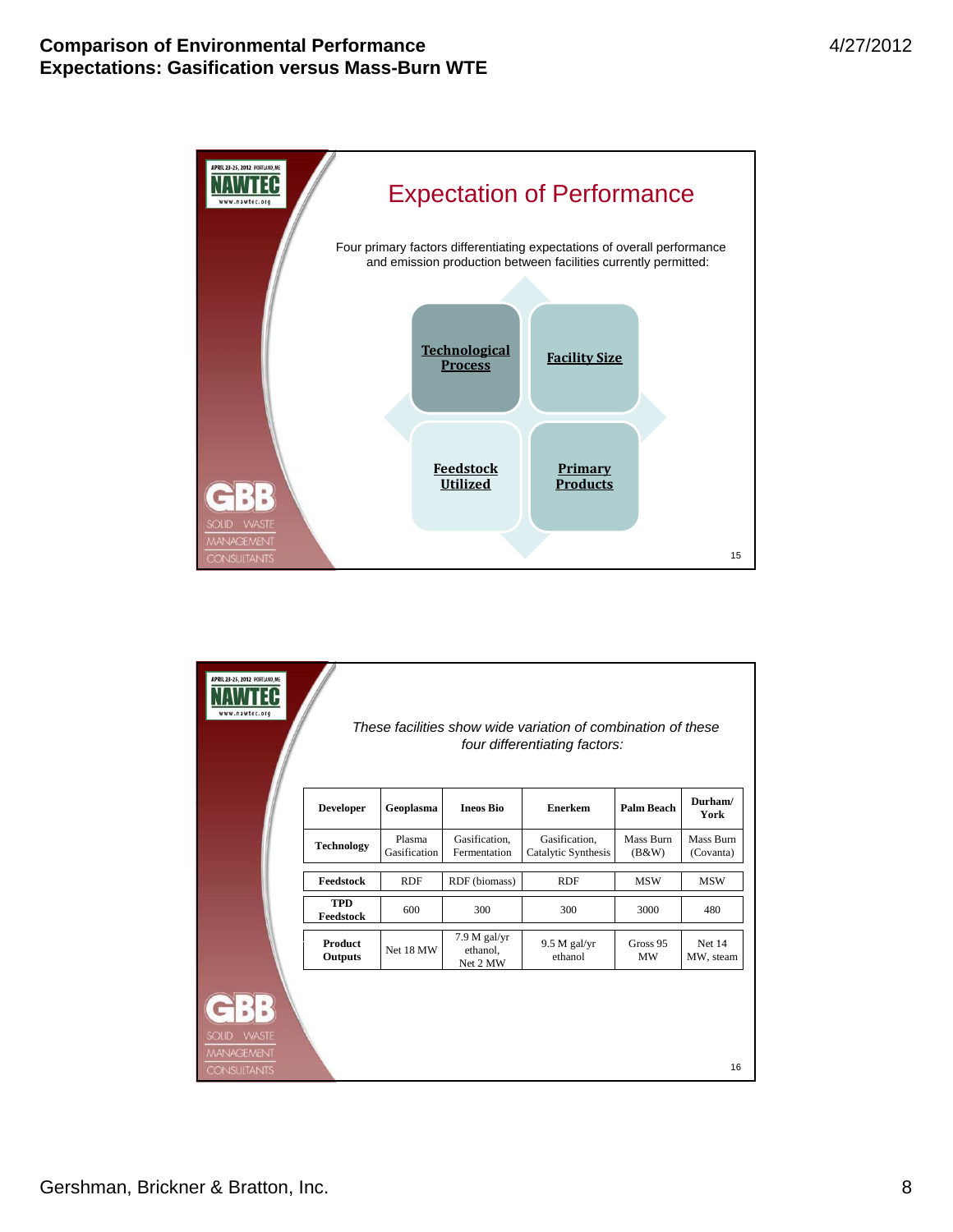

| <b>APRIL 23-25, 2012 PORTLAND, ME</b><br>.nawtec.org |                                    | <b>Air Permit Limits</b>                                                                                                   |                            |         |                          |                                                                                                                                                               |              |
|------------------------------------------------------|------------------------------------|----------------------------------------------------------------------------------------------------------------------------|----------------------------|---------|--------------------------|---------------------------------------------------------------------------------------------------------------------------------------------------------------|--------------|
|                                                      | g/ton of<br>feedstock<br>processed | Geoplasma                                                                                                                  | <b>Ineos</b><br><b>Bio</b> | Enerkem | Palm Beach               | Durham/York                                                                                                                                                   | <b>OCRRA</b> |
|                                                      | SO <sub>2</sub>                    | 117.2                                                                                                                      | 812.29                     | 101.88  | 272.16                   | 260.19                                                                                                                                                        | 534.42       |
|                                                      | <b>NO<sub>x</sub></b>              | 206.26                                                                                                                     | 901.11                     | 608.36  | 407.14                   | 899.51                                                                                                                                                        | 1913.34      |
|                                                      | <b>PM2.5</b>                       | 7.9                                                                                                                        | 127.76                     |         |                          |                                                                                                                                                               |              |
|                                                      | <b>PM/PM10</b>                     | 236.76                                                                                                                     | 136.74                     | 192.96  | 51.17                    | 66.91                                                                                                                                                         | 104.25       |
|                                                      | CO                                 | 201.37                                                                                                                     | 457.31                     | 797.32  | 495.32                   | 297.36                                                                                                                                                        | 265.2        |
|                                                      | HCI                                | 136.31                                                                                                                     |                            |         | 129.55                   | 66.91                                                                                                                                                         | 172.86       |
|                                                      | $\overline{V}$                     | 159.72                                                                                                                     | 712.78                     | 502.76  | 54.43                    | 245.32                                                                                                                                                        |              |
| <b>WASTE</b><br><b>SOLID</b><br><b>MANAGEMENT</b>    |                                    | 2000<br>1800<br>1600<br>1400<br>1200<br>$\frac{5}{20}$ 1000<br>800<br>600<br>400<br>200<br>$\mathbf{0}$<br>SO <sub>2</sub> | NOx                        | PM2.5   | PM/<br>CO<br><b>PM10</b> | $\triangle$ Geoplasma<br>$\blacksquare$ Ineos Bio<br>$\triangle$ Enerkem<br>$\times$ Palm Beach<br>Durham/York<br>$\bullet$ OCRRA<br><b>VOC</b><br><b>HCl</b> |              |
| <b>CONSULTANTS</b>                                   |                                    |                                                                                                                            |                            |         |                          |                                                                                                                                                               | 18           |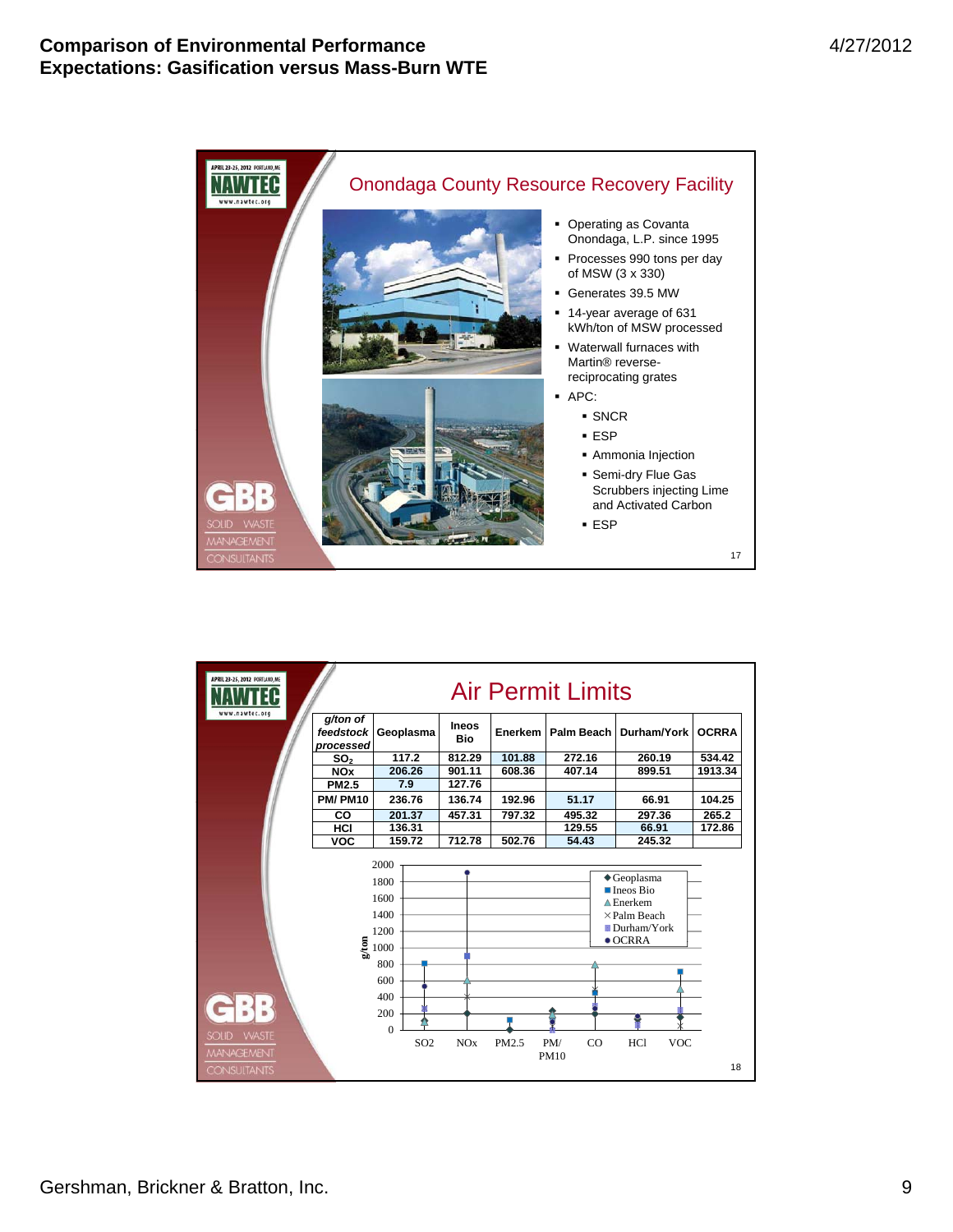

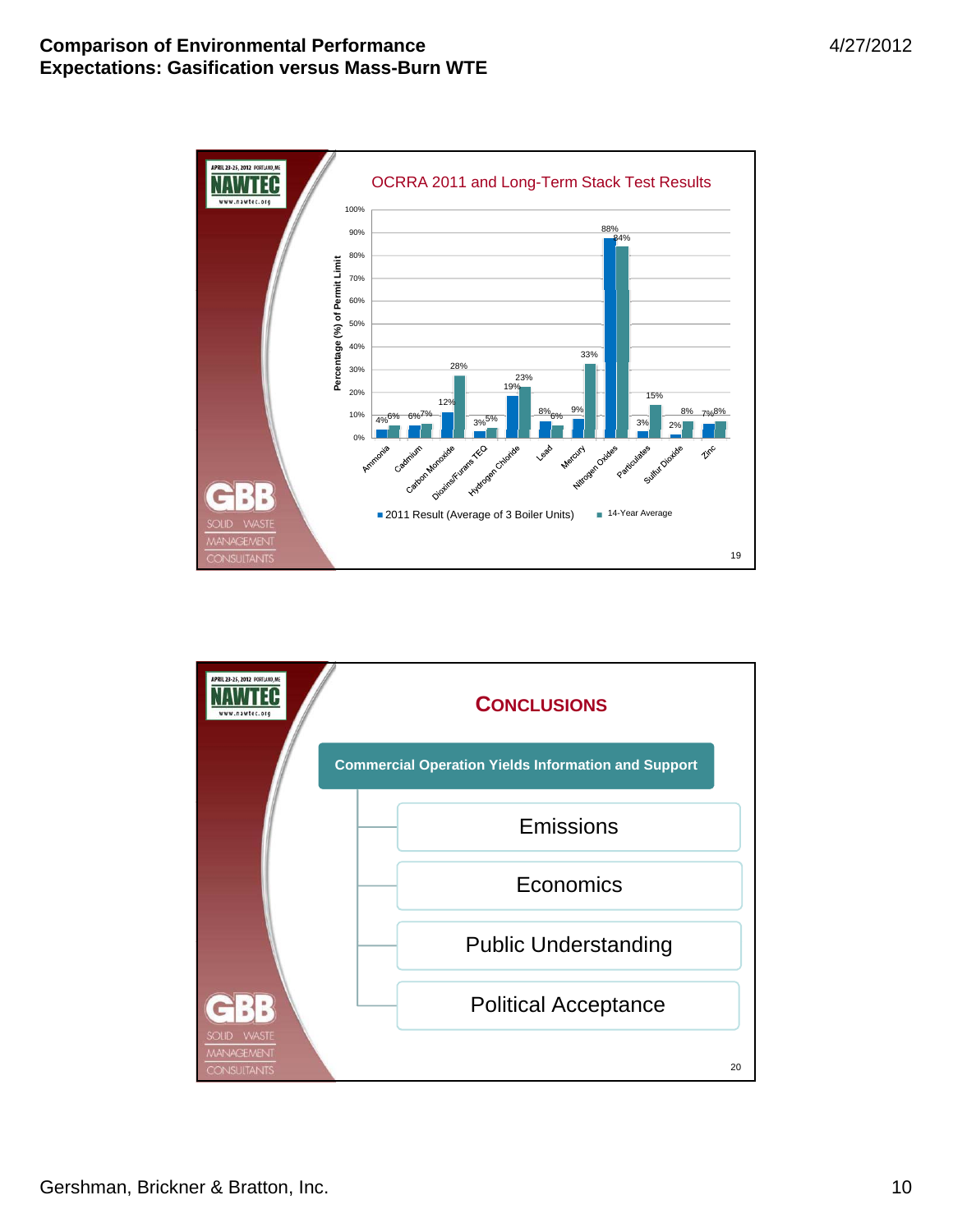